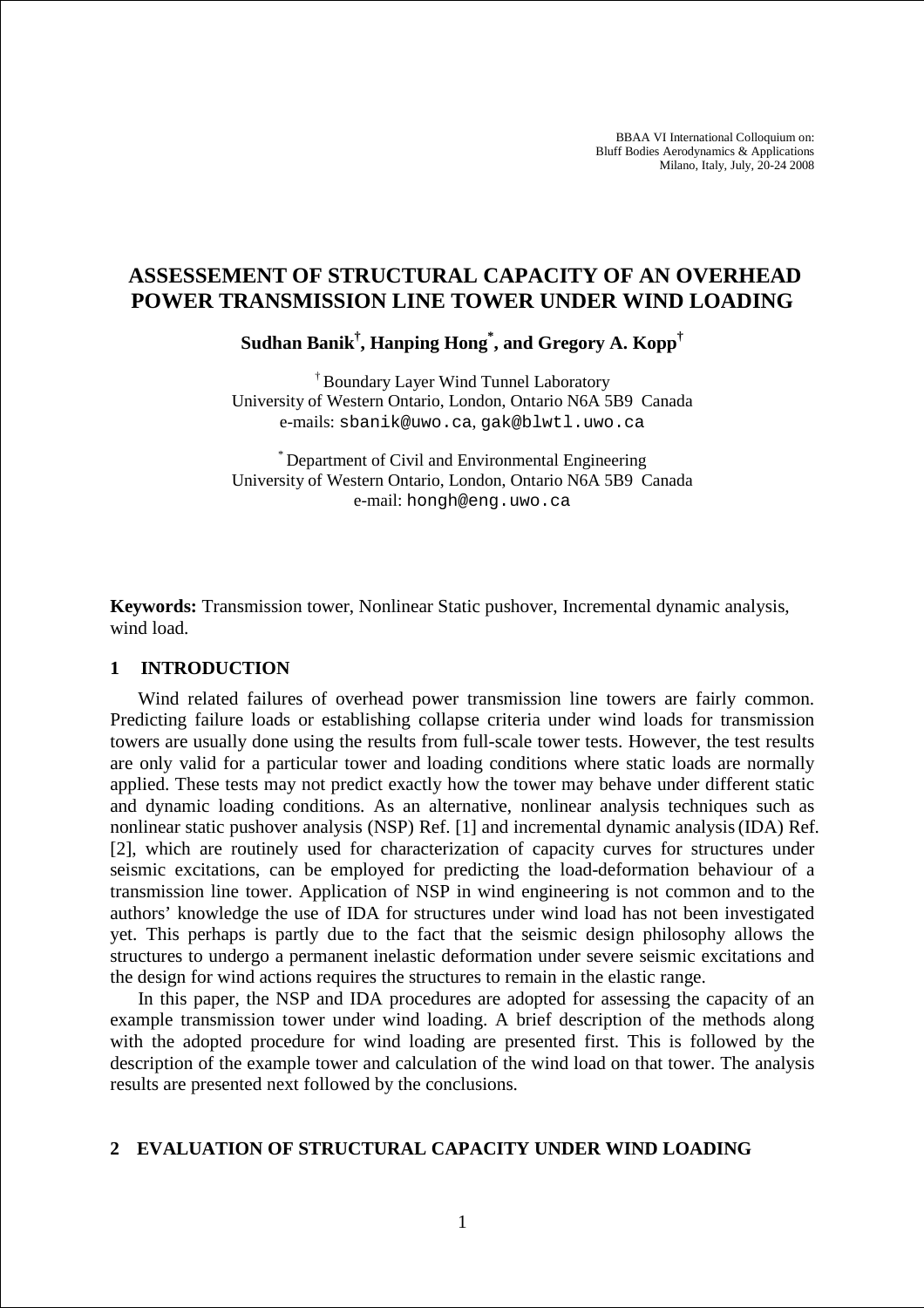### **2.1 Use of nonlinear static pushover procedure**

The nonlinear static pushover (NSP) analysis method is a popular and routinely used method for seismic performance evaluation of buildings. The analysis results can be used to assess the structural capacity or to characterize the load-deformation curve by monotonically increasing the lateral loads with a predefined height wise lateral load distribution. The method is adequate if the response of a multi-degree-of-freedom system is dominated by its first-mode since the analysis assumes that the structural vibration mode remains unchanged and independent of its deformed shape. The NSP analysis ignores duration of loads, effects due to cyclic loads and progressive changes in the dynamic properties after yielding of a structure.

The NSP analysis or the structural analysis considering material nonlinearity are rarely employed in the literature for assessing the structural capacity under wind loading. If the NSP is adopted for assessing the capacity of the transmission tower, the first issue needs to be considered is the height wise lateral load distribution pattern. In this study, three possible load distribution patterns, namely the rectangular pattern, inverted triangular pattern and the pattern obtained from the application of the codified design wind load on the tower. Using one of these considered load distribution patterns, and the structural analysis is carried out for monotonic increase horizontal force. The results of the analysis are then employed to define the capacity curves in terms of total horizontal force (or total reacting base shear force) versus the displacement at the top of the transmission tower. The incipient of collapse may be defined by the point where there is no convergence for an increased lateral load.

### **2.2 Use of incremental dynamic analysis procedure**

To overcome some of the drawbacks of NSP mentioned previously, the incremental dynamic analysis (IDA) may be employed to characterize the capacity of the transmission tower. The IDA is a powerful tool to assess the global behaviour of a structure from its elastic response to global dynamic instability through yielding and nonlinear response. The IDA procedure requires a series of linear and nonlinear dynamic analyses to be carried out for a few selected strong ground motion records that are scaled using an intensity measure. The results obtained are then employed to characterize the capacity curve in terms of an intensity measure or base shear versus lateral displacement or drift ratio. Note that although the IDA is only used for structures under earthquake loading in the literature, it could be adopted for evaluating the structural capacity under wind loading too. In order to apply the IDA to structures under wind loading, we note that unlike the seismic loading which consists of zero mean stochastic excitations, the along wind velocity causes the drag force that can be represented as a non-zero mean loading due to the mean wind speed and a fluctuating stochastic excitations. The fluctuating part of the wind load can be generated using a suitable wind spectrum and a coherence function incorporated using the Auto Regressive Moving Average Method similar to that described by Ref. [3].

### **2 EXAMPLE TRANSMISSION LINE TOWER**

In the present study, a 110-KV tangent type steel lattice tower shown in Figure 1 is taken as an example. The tower has a height of 25.25 m and 3.52 m  $\times$  3.52 m square base area. It has a total of 316 members and 111 joints. All members of the tower are taken as equallegged angle sections. The members are modeled as three dimensional frame elements.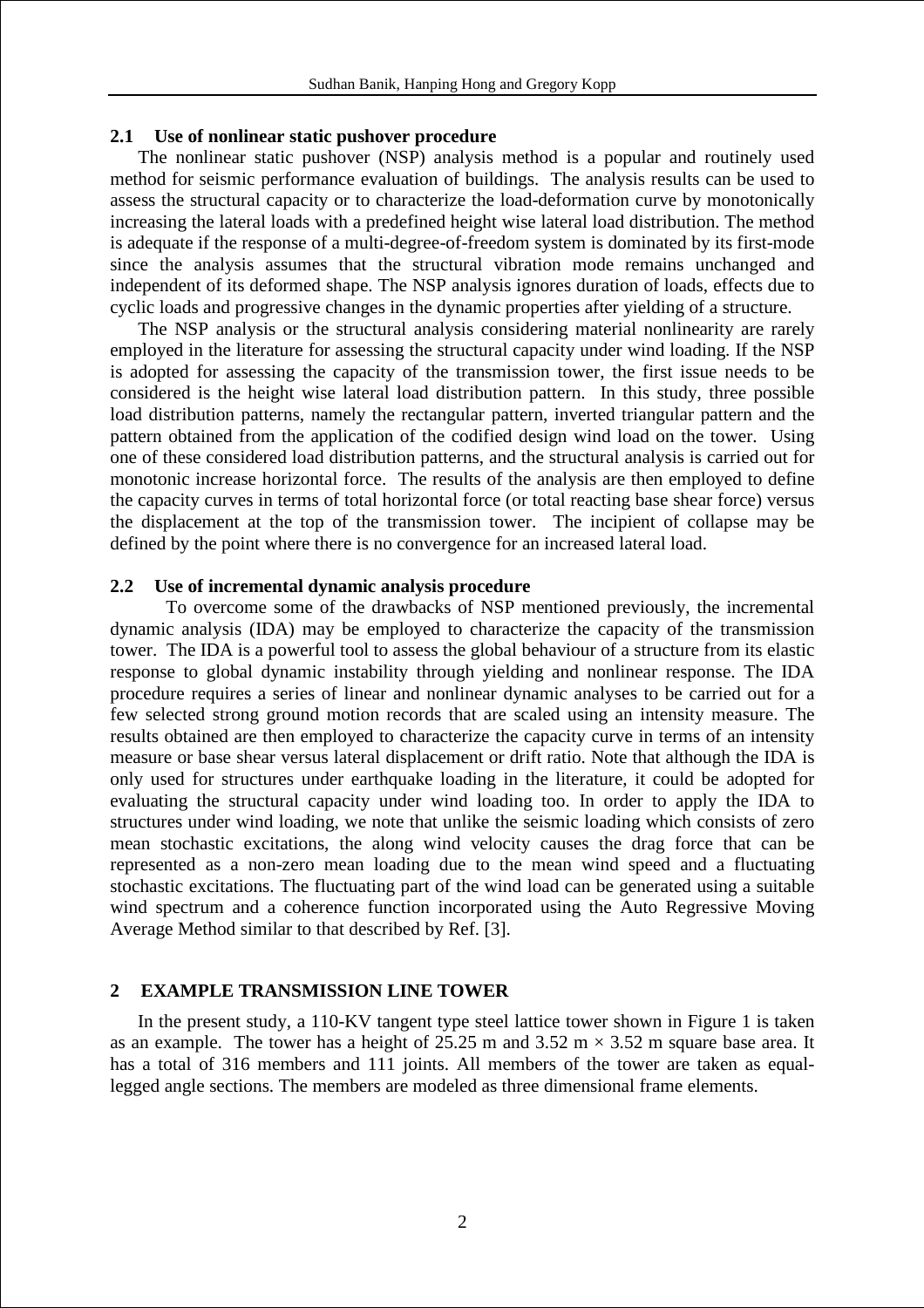

a. 3D view b. XZ projection c. YZ projection

Figure 1. Example transmission tower

## **4 PRELIMINARY RESULTS**

### **4.1 Static pushover case**

In the present study, the capacity evaluation of the example transmission tower is carried out using the NSP for its YZ and XZ planar projections. Commercial software SAP 2000 is used for this purpose. Two nonlinear hinges are assigned in each member of the modeled tower to capture the interaction of axial and flexural stresses. These hinges are placed on both ends of the member. Wind loads from longitudinal and transverse directions are considered in the analysis. Longitudinal and transverse wind loads are applied on the YZ and XZ projections of the tower, respectively. Figure 2 summarizes the results obtained from NSP analyses for the different loading types. The results are plotted as the base force in the dominant wind direction versus the displacement at the top of the tower in the same direction. The base force is the total reaction component from all supports in the dominant wind direction.



Figure 2. Capacity curves for different projections of the example tower.